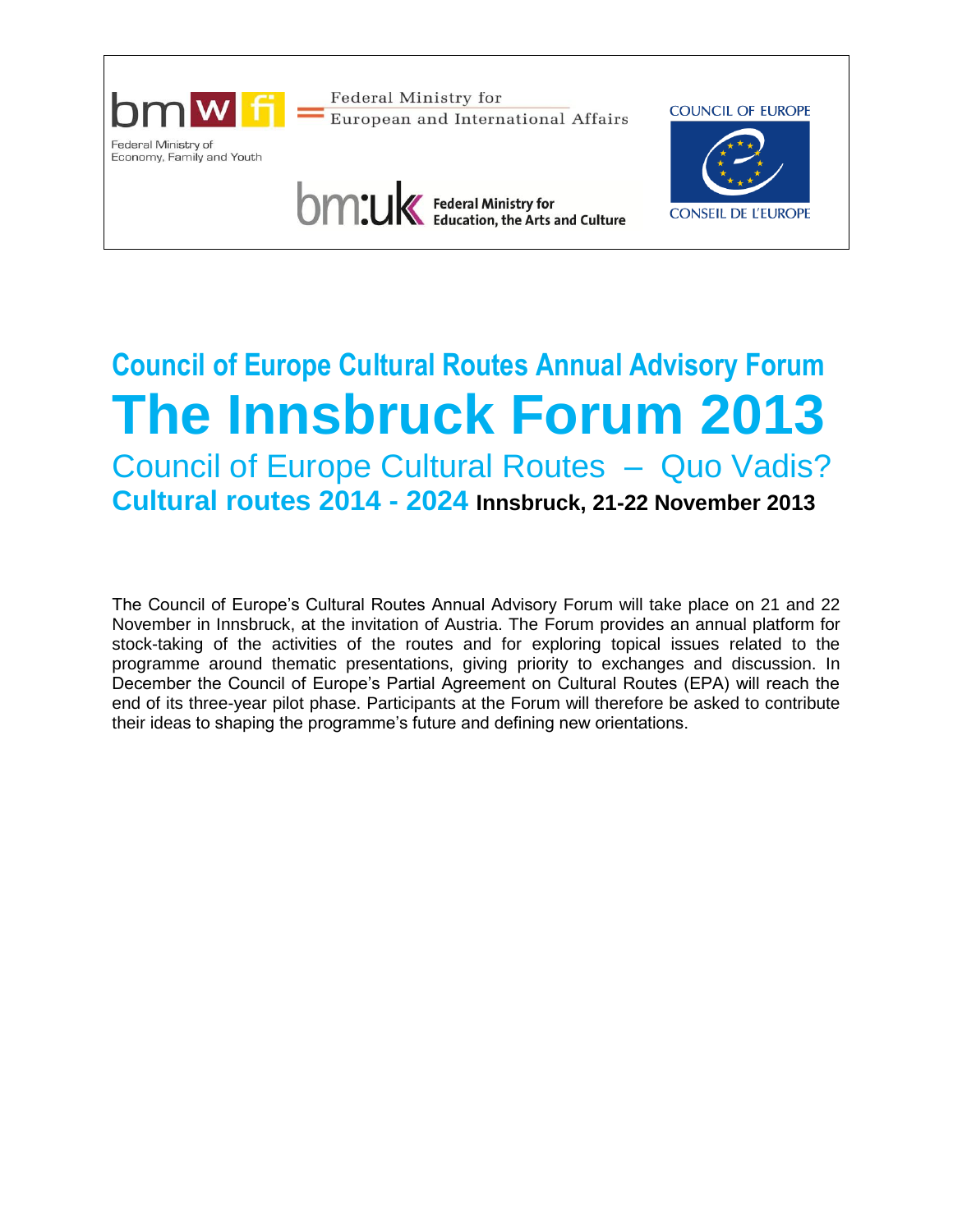# **Programme**

## **Thursday 21 November**

## **10 am: Reception and registration of participants**

## **11 am: Opening speeches**

- Herwig van STAA, President of the Regional Parliament of the Tyrol
- Martin EICHTINGER, Director General for Cultural Policy, Austrian Ministry for European and International Affairs
- Elisabeth UDOLF-STROBL, Director General for Tourism and Historic Objects, Austrian Ministry for Economy, Family and Youth
- Hanspeter HUBER, Director General for International and Religious Affairs, Austrian Ministry for Education, the Arts and Culture
- ELADIO FERNANDEZ-GALIANO, Democratic Initiatives Department, DG Democracy, Council of Europe

## **11.30 am: The Council of Europe's programme - State of play since the Colmar Forum 2012**

Session introduced and chaired by Penelope DENU, EPA Executive Secretary, Director, European Institute of Cultural Routes

## **Progress of the Enlarged Partial Agreement on Cultural Routes (EPA)**

- Elke ATZLER, Chair of the EPA Governing Board
- Antonio BARONE, elected representative of the cultural routes

## **Cooperation with the European Union**

- Luisella PAVAN-WOOLFE, Ambassador, Head of the Delegation of the European Union to the Council of Europe
- Eric PHILIPPART, Tourism and Cultural Instruments Unit, DG Enterprise and Industry, European **Commission**

## **1 pm: Lunch at the Hofburg**

## **2.15 pm: Presentation of the Hofburg**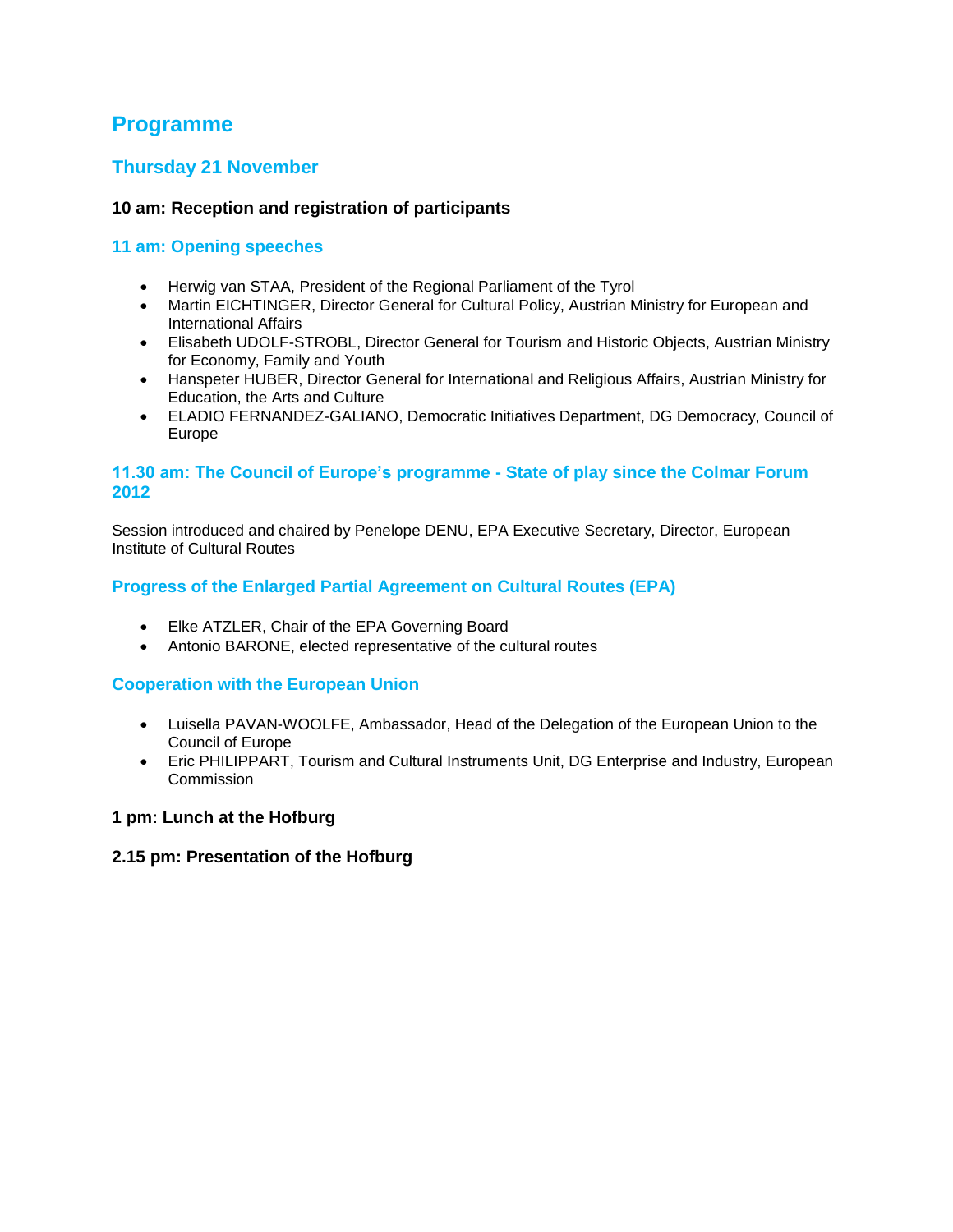## **2.30-6 pm: Round tables:** *What does the Council of Europe's cultural routes programme mean to you and what should it mean in the future?*

*Speakers have been chosen to represent the different partners in the cultural routes programme. They will be asked to respond to two questions - what does the cultural routes programme mean to you and how do you see it in the future? The afternoon will be divided into two round table sessions and the floor will be opened during each one: participants will be invited to question the panelists, react to the presentations and discuss how to fulfill expectations for the cultural routes in the future.* 

*Moderator: Daniela SCHILY, Project leader, Deutsche Gesellschaft für Internationale Zusammenarbeit (GIZ) GmbH*

#### *Round Table 1: established partnerships*

#### **Cultural routes**

Michel GAUDARD, President, European Federation of Cluniac Sites

#### **Governments**

- Philippe-Denis FÉE, French Ministry for Culture and Communication, EPA Bureau member
- Guy DOCKENDORF, Luxembourg Ministry for Culture, President, European Institute of Cultural Routes (EICR)

#### **European Union**

 Eric PHILIPPART, Tourism and Cultural Instruments Unit, DG Enterprise and Industry, European **Commission** 

#### **Universities**

 Alessia MARIOTTI, University of Bologna, Rimini Campus, Member of the Cultural Routes Studies Network (CRSN)

#### *Discussion*

#### *Round table 2: new partners*

#### **International organisations**

- Peter JANECH, UNWTO, Officer, Regional Programme for Europe
- Omar VALDEZ, UNWTO, Themis Foundation
- Werner von TRÜTZSCHLER, ICOMOS

#### **Candidate cultural routes**

Jacques MATTEI, Director, European Federation of Napoleonic Cities

#### **Students**

Denise DE ROUX, Master I, IREST, University of Paris 1, Sorbonne (France)

#### *Discussion*

## **Evening: Dinner at the invitation of the Tyrol**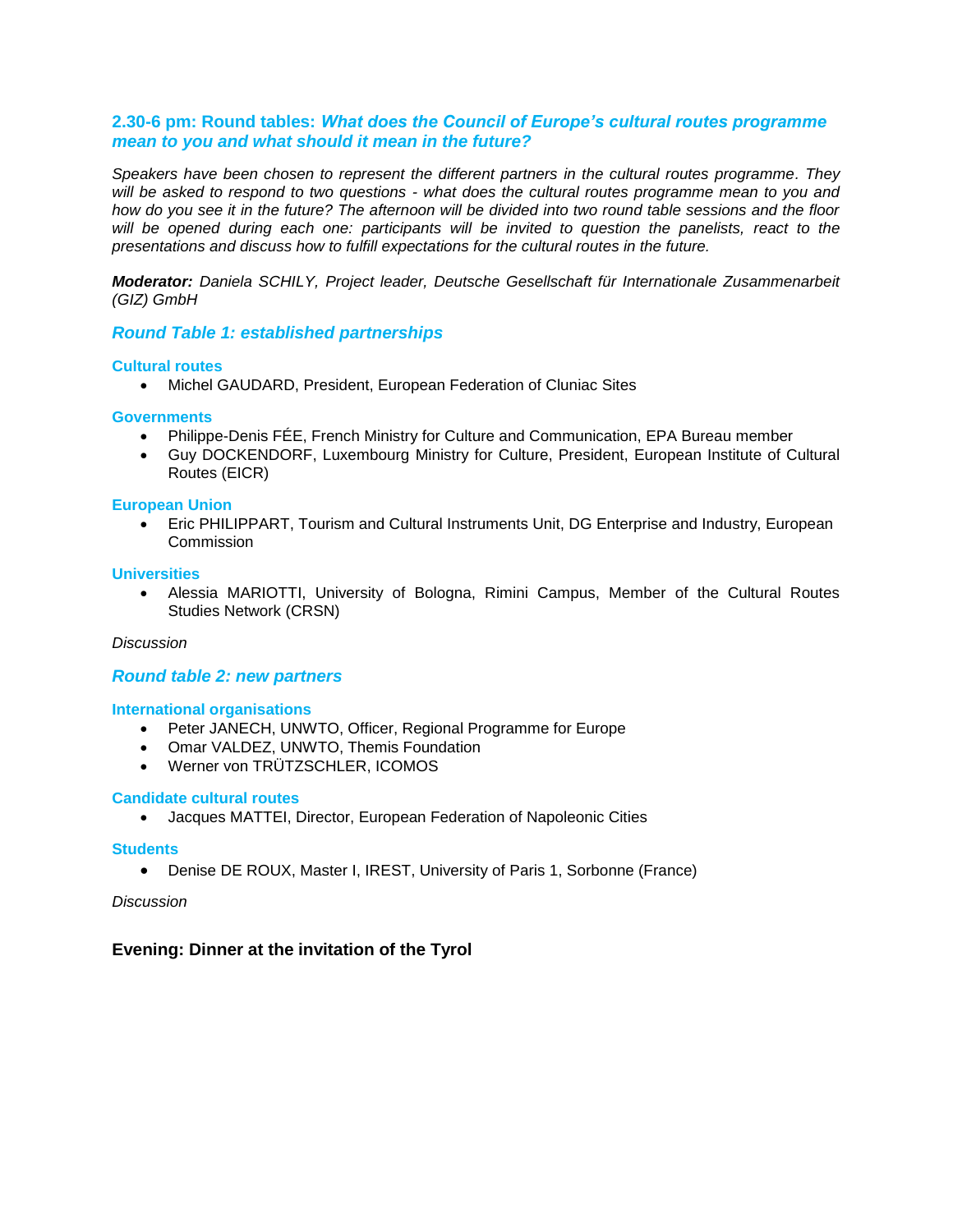## **Friday 22 November**

## **8.45-9 am: Reception and coffee**

#### **9.15 am: Workshops on challenges and prospects**

*Each workshop will be moderated, with the participation of two or three keynote speakers followed by an open discussion. Results will be presented in the conclusions in plenary.*

## **No. 1: Cultural routes (in English only)**

**Moderator:** Paul SIMONS, European Historic Thermal Towns Association **Secretary:** Eleonora BERTI, European Institute of Cultural Routes **Keynote speakers:**  Peter DEBRINE, UNESCO Maurizio DAVOLIO, European Alliance for Responsible Tourism and Hospitality - Earth Network Werner von TRÜTZSCHLER, Scientific Committee for Cultural Routes, ICOMOS

- what certification means today (including other certification/labeling programmes)
- maintaining transnational cultural cooperation
- governance, ethics, sustainability (new codes of conduct and ethics)

#### Experiences:

.

*Saint-James Ways : UNESCO label, Council of Europe Certification* José Luis MAESTRO, Director of competitiveness, Turismo de Galicia *A code of ethics for a Cultural Route of the Council of Europe : the example of the Huguenot and Waldensian trail* Davide ROSSO, Director, Fondazione Centro Culturale Valdese

## **No. 2: the Enlarged Partial Agreement (in English only)**

**Moderator:** Alfredas JOMANTAS, Department of Cultural Heritage, Ministry for Culture, Lithuania **Secretary: Sorina CAPP, European Institute of Cultural Routes Keynote speakers:**  Eladio Fernandez-GALIANO, Democratic Initiatives Department, Council of Europe DG Democracy

Philippe-Denis FÉE, Ministry for Culture and Communication, France Pilar BARRACA de RAMOS, Ministry for Culture, Spain

- Added value for countries joining the programme
- building close relations between national correspondents and cultural routes
- optimising dialogue and cooperation
- cooperation between the EPA and other related Council of Europe activities

Experiences and good practices in the member states of the Enlarged Partial Agreement